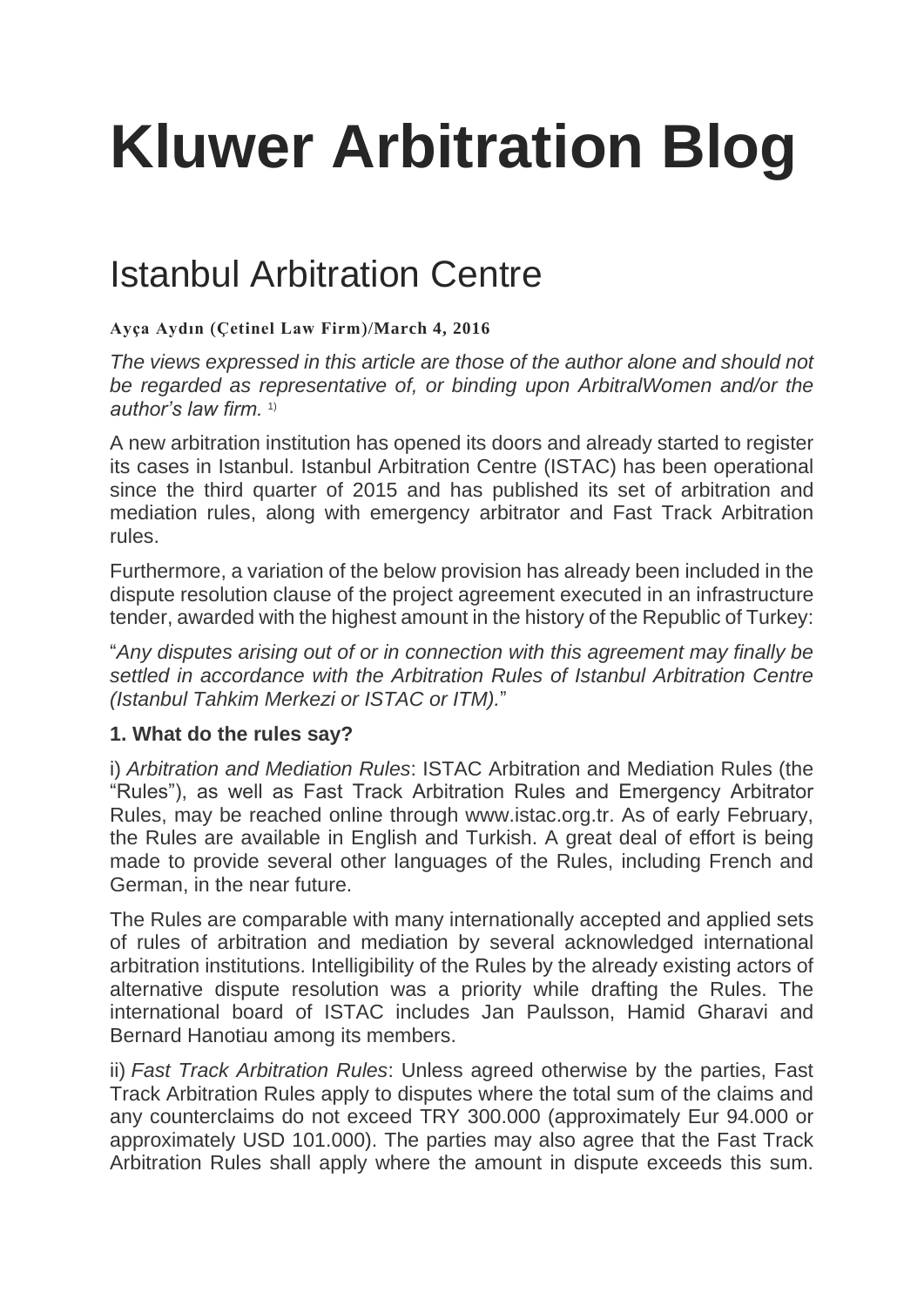Disputes subject to Fast Track Arbitration are in principle resolved by a sole arbitrator, within three months as of the transmission of the file to the sole arbitrator.

iii) *Emergency Arbitrator Rules*: Emergency arbitrator rules aim at providing provisional remedies (interim measures) to alleviate urgent needs of applicants. Parties to an arbitration agreement may opt out of the applicability of emergency arbitrator rules by stating so under their arbitration agreement. The requirement to submit a Request for Arbitration, Statement of Claim, Answer to the Request for Arbitration, or Statement of Defence is not sought for the party requesting the appointment of an Emergency Arbitrator. An emergency arbitrator is appointed within two working days as of the Secretariat's receipt of the application; and it issues the interim measure decision within seven days as of its receipt of file. An emergency arbitrator's interim measure decision is binding on the parties, whereas the sole arbitrator or the arbitral tribunal is not bound by such decision. The sole arbitrator or the arbitral tribunal may modify or terminate the emergency arbitrator's decisions upon such request by a party or its *ex officio* decision.

### **2. What is new? What is good?**

The advantages of ISTAC are in addition to the logistical advantages Istanbul inherently enjoys as being literally in the center of the world map of modern perspective. Istanbul is convenient to everywhere, in terms of its location as well as the frequency of international flights from and to its two (third to come) international airports. Besides, visa requirements to visit Turkey may effortlessly be met at the airport or through e-visas by the nationals of more than 110 countries, if such nationals are not entirely exempt from visa requirements under certain circumstances. In many other circumstances, it is comparatively easier to obtain a visa to enter Turkey where necessary.

ISTAC is anticipated to fulfill needs in Eastern Europe, central Asia, Middle East and North Africa, while still attracting applications from elsewhere by virtue of its advantages.

i) *Administrative Team, Services and Facilities*: The administrative team and ISTAC Secretariat are fluent in multiple languages including English and French, as well as Turkish. The administrative team is at the service of users and easily accessible through email or phone. Contact details may be reached through www.istac.org.tr.

ISTAC provides a range of facilities and services allowing uncomplicated case management. These include allocation of equipped venues for hearings, conferences, presentations and meetings. The venues are located in the center of Istanbul and provide internet access and audiovisual services, along with copying, printing and facsimile services.

ii) *Competitiveness on Costs*: Competitiveness on costs when compared to wellknown arbitration institutions not only comes with procurement of services in Turkish Lira currency, but also is due to a priority of ISTAC. ISTAC plainly aims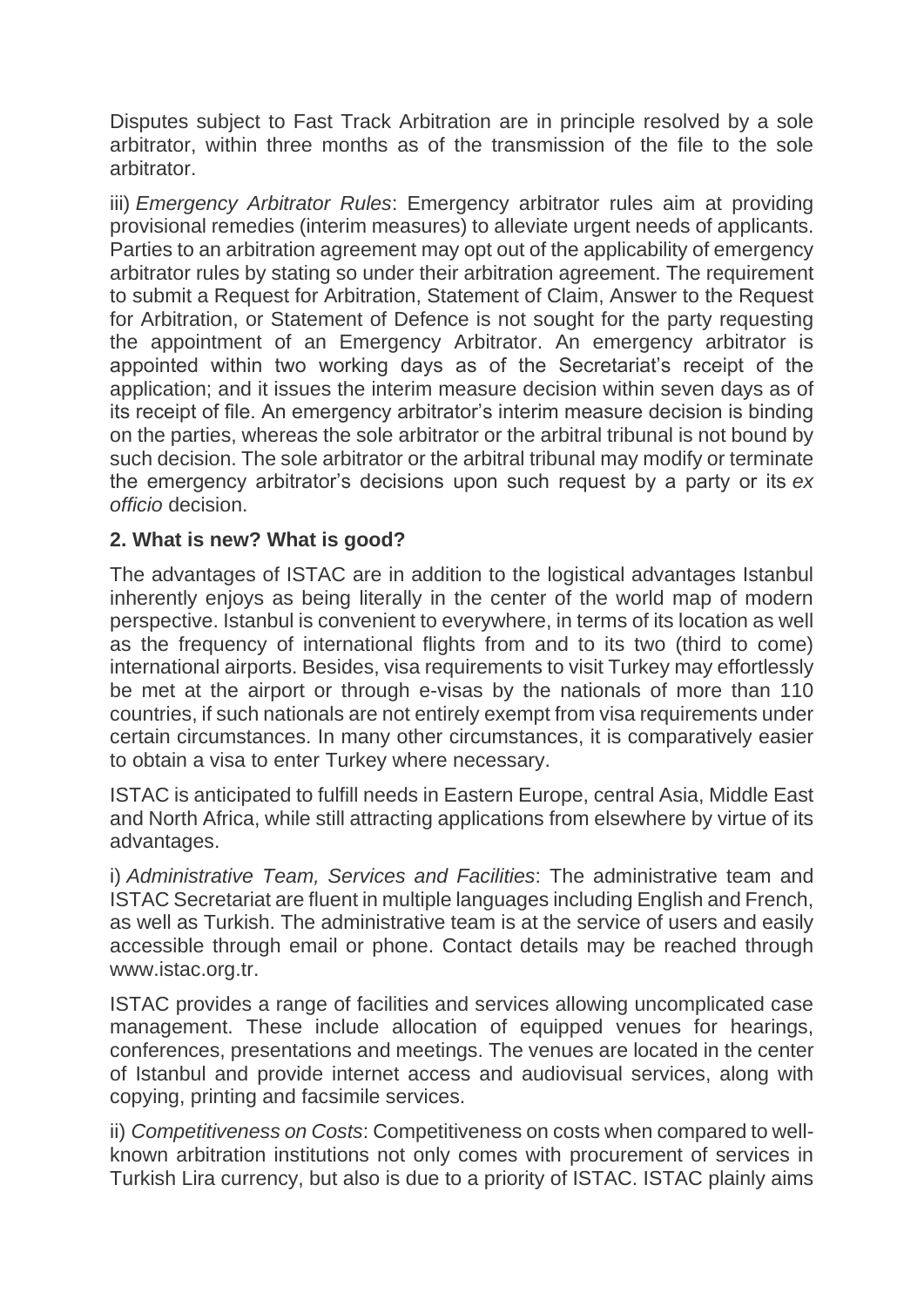at cost effectiveness of alternative dispute resolution. A prima facie review of costs reveals that it is more cost effective even when compared to court litigation.

**Appendix 3** (Istanbul Arbitration Centre Rules on Costs and Fees Scales) of the Rules deals with regulating the arbitrator's fees and the costs of arbitration conducted in accordance with the ISTAC Arbitration Rules or the costs of arbitration where ISTAC plays a role as the appointing authority, and the costs of mediation conducted in accordance with ISTAC Mediation Rules. Scales of registration fees, administrative costs and arbitrator fees may be found within such Appendix and the website of ISTAC provides a cost calculator for facilitation of anticipation of fees. By way of example, for a dispute amounting to approximately EUR 3.125.000 (approximately USD 3.385.000 or TRY 10.000.000), the costs are broken down as follows:

| Currency              | EUR (approximate) | USD (approximate) | <b>Turkish Liras</b> |
|-----------------------|-------------------|-------------------|----------------------|
| Amount in dispute     | 3.125.000         | 3.385.000         | 10.000.0             |
| Registration fee      | 94                | 100               | 3                    |
| Administrative        | 25.000            | 27.000            | 80.0                 |
| Expenses              |                   |                   |                      |
| Sole Arbitrator Fee   | 67.000            | 72.000            | 213.0                |
| Arbitral Tribunal Fee | 114.000           | 123.000           | 363.0                |

vi) *Improvements in post-arbitration procedures before Turkish courts*: Increasing the awareness and knowledge of international and domestic arbitration is a priority in Turkey. This is even more so upon ISTAC's establishment. These efforts include close contact with bar associations for vocational training of attorneys on arbitration, attempts to unify the Turkish Court of Appeal's chambers reviewing appeals of challenges to arbitral awards and studies to unify the Turkish legislation on domestic and international arbitration for ease of reference and application, which are more or less in the same vein but regulated under two different pieces of legislation. Young ISTAC, dealt with below, also intends to introduce the alternative dispute resolution methods to young practitioners, whereby a wide-spread increased awareness will be warranted among prospective implementers of alternative dispute resolution tools.

### **3. How can young practitioners be involved?**